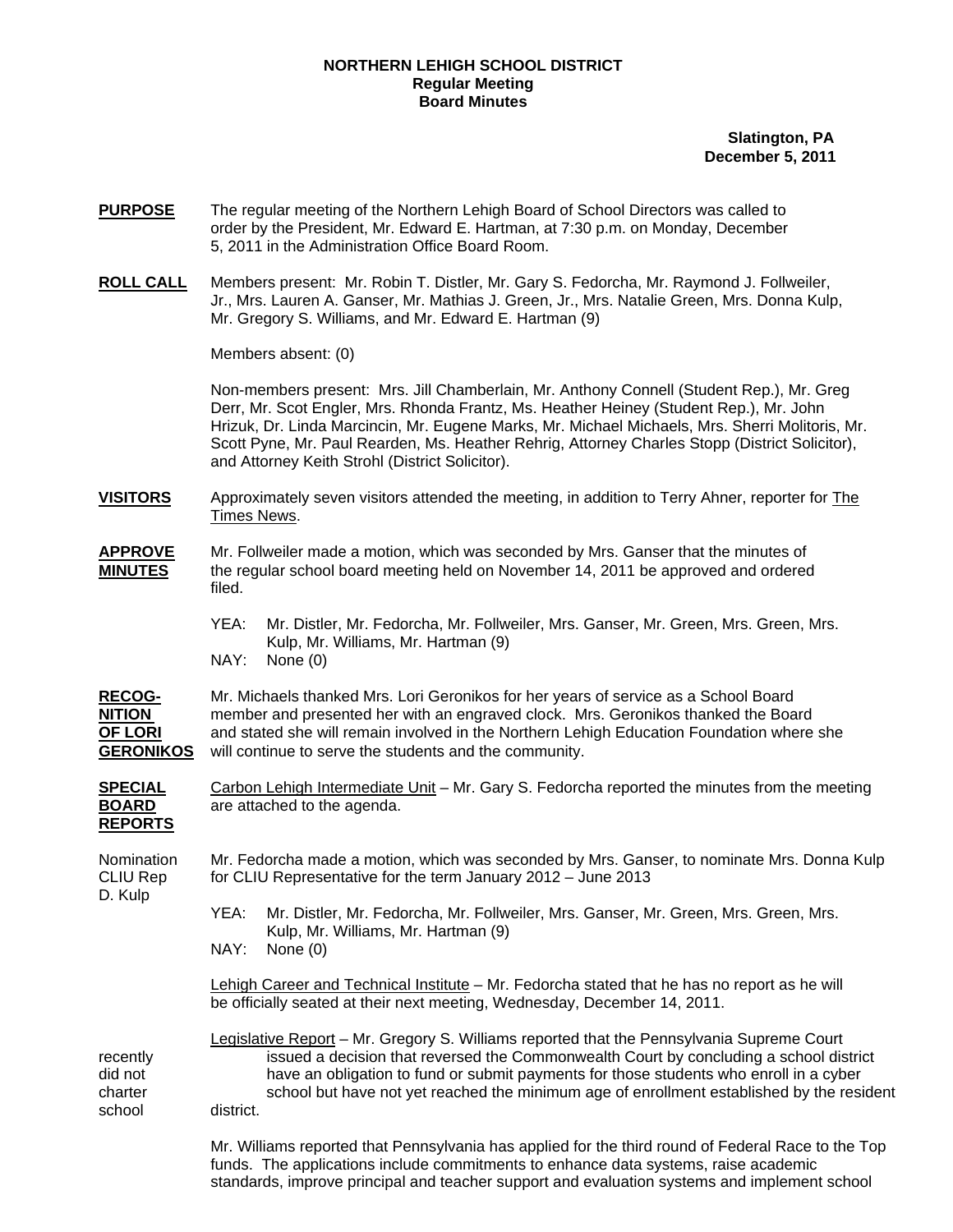| <b>Board Minutes</b>                                         |                                                                                                                                                                                                                                                                                                                                                                                                                                                                                                                                                                                                                                                                                                                                                                                                                                                                                                          | Page 2                                                                                                                                                                                                                                                                                                                                                                                    | December 5, 2011 |  |  |
|--------------------------------------------------------------|----------------------------------------------------------------------------------------------------------------------------------------------------------------------------------------------------------------------------------------------------------------------------------------------------------------------------------------------------------------------------------------------------------------------------------------------------------------------------------------------------------------------------------------------------------------------------------------------------------------------------------------------------------------------------------------------------------------------------------------------------------------------------------------------------------------------------------------------------------------------------------------------------------|-------------------------------------------------------------------------------------------------------------------------------------------------------------------------------------------------------------------------------------------------------------------------------------------------------------------------------------------------------------------------------------------|------------------|--|--|
| <b>SPECIAL</b><br><b>BOARD</b><br><b>REPORTS</b><br>(cont.)  | interventions in underperforming schools. Round three focuses on supporting efforts to leverage<br>comprehensive statewide reform, while also improving science, technology, engineering and<br>mathematics education. Award amounts will be announced in late December. Award amounts<br>within the \$200 million fund are based on state population.                                                                                                                                                                                                                                                                                                                                                                                                                                                                                                                                                   |                                                                                                                                                                                                                                                                                                                                                                                           |                  |  |  |
|                                                              | Mr. Williams reported that Pennsylvania has also applied for the Race to Top Early Learning<br>Challenge grant which is a \$500 million competitive grant program.                                                                                                                                                                                                                                                                                                                                                                                                                                                                                                                                                                                                                                                                                                                                       |                                                                                                                                                                                                                                                                                                                                                                                           |                  |  |  |
| raising                                                      | Mr. Williams stated that the district office will have a copy of a report from PSBA dealing with<br>achievement in underperforming schools which is their way of saying there are alternatives to<br>charter schools.                                                                                                                                                                                                                                                                                                                                                                                                                                                                                                                                                                                                                                                                                    |                                                                                                                                                                                                                                                                                                                                                                                           |                  |  |  |
| look<br>that                                                 | Lehigh Carbon Community College - Mr. Green reported that an audit was recently conducted at<br>Lehigh Carbon Community College. Mr. Green stated that the audit finding was a suggestion to<br>into hiring a third person to supervise the supervisor of the payroll person. Mr. Green stated that he<br>recommended to the Finance committee not to hire another person due to the lack of funds and<br>he is comfortable with the number of people in that department. Mr. Green asked the Board if they<br>have any thoughts or concerns on the matter to please see him.                                                                                                                                                                                                                                                                                                                            |                                                                                                                                                                                                                                                                                                                                                                                           |                  |  |  |
|                                                              |                                                                                                                                                                                                                                                                                                                                                                                                                                                                                                                                                                                                                                                                                                                                                                                                                                                                                                          | Mr. Green reported that they are currently working on a preliminary budget and the overall increase<br>is around 2%. The good news for Northern Lehigh School District is that the enrollment is staying<br>consistent and that our contribution next year might be about \$11,000 less than this year. Again, it<br>is only a preliminary budget, but the rate should not be any higher. |                  |  |  |
|                                                              | <b>Committee Reports and/or Minutes</b>                                                                                                                                                                                                                                                                                                                                                                                                                                                                                                                                                                                                                                                                                                                                                                                                                                                                  |                                                                                                                                                                                                                                                                                                                                                                                           |                  |  |  |
| Committee<br>Meeting<br>Calendar                             | Mr. Follweiler made a motion, which was seconded by Mrs. Ganser, that the Board of Education<br>approve the School Board Committee Meeting Calendar for 2012 as presented.                                                                                                                                                                                                                                                                                                                                                                                                                                                                                                                                                                                                                                                                                                                               |                                                                                                                                                                                                                                                                                                                                                                                           |                  |  |  |
|                                                              | YEA:<br>NAY:                                                                                                                                                                                                                                                                                                                                                                                                                                                                                                                                                                                                                                                                                                                                                                                                                                                                                             | Mr. Distler, Mr. Fedorcha, Mr. Follweiler, Mrs. Ganser, Mr. Green, Mrs. Green, Mrs.<br>Kulp, Mr. Williams, Mr. Hartman (9)<br>None (0)                                                                                                                                                                                                                                                    |                  |  |  |
| Change of<br>Time for<br>Reorgani-<br>zation Meeting<br>2012 |                                                                                                                                                                                                                                                                                                                                                                                                                                                                                                                                                                                                                                                                                                                                                                                                                                                                                                          | Mr. Fedorcha made a motion, which was seconded by Mrs. Ganser, that the Board of Education<br>amend the Board Meeting Calendar to have the Reorganization Meeting start at 7:15 p.m.<br>instead of 7:00 p.m.                                                                                                                                                                              |                  |  |  |
|                                                              | YEA:<br>NAY:                                                                                                                                                                                                                                                                                                                                                                                                                                                                                                                                                                                                                                                                                                                                                                                                                                                                                             | Mr. Distler, Mr. Fedorcha, Mr. Follweiler, Mrs. Ganser, Mr. Green, Mrs. Green, Mrs.<br>Kulp, Mr. Williams, Mr. Hartman (9)<br>None $(0)$<br>Motion carried.                                                                                                                                                                                                                               |                  |  |  |
|                                                              | <b>Student Representatives to the Board Report</b>                                                                                                                                                                                                                                                                                                                                                                                                                                                                                                                                                                                                                                                                                                                                                                                                                                                       |                                                                                                                                                                                                                                                                                                                                                                                           |                  |  |  |
|                                                              | Ms. Heather Heiney and Mr. Anthony Connell distributed their written student representative<br>report and verbally reported on its contents.                                                                                                                                                                                                                                                                                                                                                                                                                                                                                                                                                                                                                                                                                                                                                             |                                                                                                                                                                                                                                                                                                                                                                                           |                  |  |  |
|                                                              | Mr. Hartman announced that Mr. Raymond Follweiler will be recognized at the Ring of Honor<br>ceremony on December 22, 2011. Mr. Hartman recognized that the Northern Lehigh Band<br>placed fourth at the Atlantic City Coast Championship.                                                                                                                                                                                                                                                                                                                                                                                                                                                                                                                                                                                                                                                               |                                                                                                                                                                                                                                                                                                                                                                                           |                  |  |  |
|                                                              | Solicitor's Report – Attorney Charles Stopp reported that in the past, delinguent tax collections<br>were collected by the county but a number of years back, Portnoff Law Associates was hired,<br>with a much better success rate, to collect delinquent taxes for most of eastern Pennsylvania.<br>Under the law, the counties have a right to collect 5 percent commission. Currently, Lehigh<br>County is not imposing the 5 percent and Northampton County is currently in court with Easton<br>School District over this provision. There has been a recent Carbon County court decision where<br>Carbon County prevailed in imposing the 5 percent. Attorney Stopp recommended that our<br>Portnoff Law Associates contract be reviewed to see if there is a provision for Portnoff to reduce<br>their fees by 5 percent should the counties assert themselves and try to collect the 5 percent. |                                                                                                                                                                                                                                                                                                                                                                                           |                  |  |  |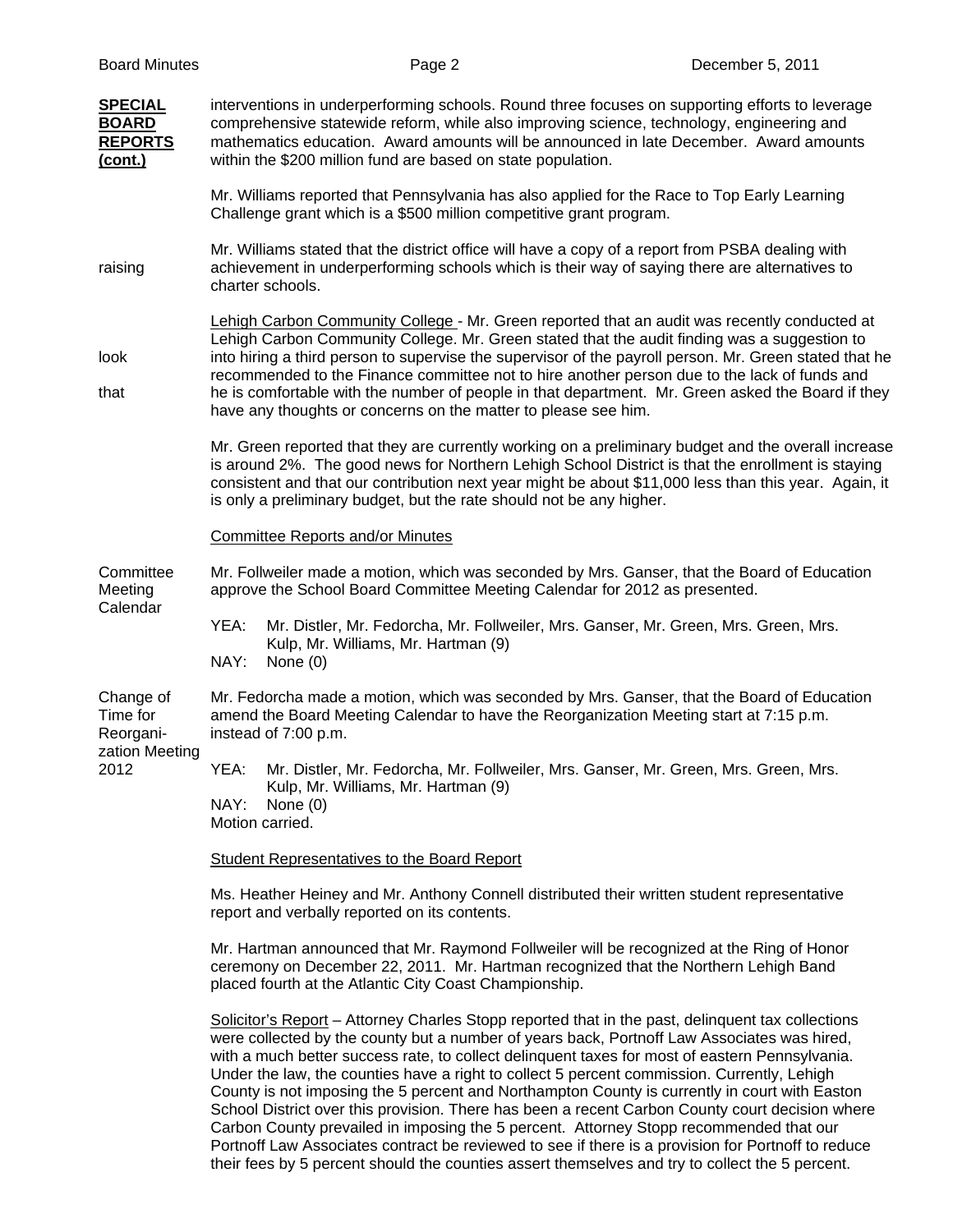| <b>SPECIAL</b><br><b>BOARD</b> | <b>Business Manager's Report</b>                                                                                                                                                                                                                                                                                                                                                                                                                                                                                                                                                                                                                                                                              |  |  |  |  |
|--------------------------------|---------------------------------------------------------------------------------------------------------------------------------------------------------------------------------------------------------------------------------------------------------------------------------------------------------------------------------------------------------------------------------------------------------------------------------------------------------------------------------------------------------------------------------------------------------------------------------------------------------------------------------------------------------------------------------------------------------------|--|--|--|--|
| <b>REPORTS</b><br>(cont.)      | Mrs. Molitioris reported that on the agenda for approval tonight is the Act 1 resolution which states<br>that the district will not exceed the index which is 1.7% for the 2012-2013 school year. Mrs.<br>Molitoris stated that they feel very confident that based on information received thus far, taxes will<br>not be raised above the index.                                                                                                                                                                                                                                                                                                                                                            |  |  |  |  |
| families                       | Mrs. Molitoris also reported that under New Business for approval tonight is the Literacy Center<br>GED classes. This is a grant that an outside company received and they would like to offer free<br>GED classes because there is a need in our area. The schedule will likely change to have the<br>classes run from January - May and resume in September - December so that we do not have to<br>change summer custodial coverage in the buildings. This will not result in any change in the use of<br>facilities fee, \$1,320.00, which is on the agenda tonight to waive for this program.                                                                                                            |  |  |  |  |
|                                | Mrs. Molitoris stated that Administration and Central Office Clerical staff have adopted three<br>for Christmas this year and are providing gifts for ten children within the community.                                                                                                                                                                                                                                                                                                                                                                                                                                                                                                                      |  |  |  |  |
|                                | Mrs. Frantz reported that the local auditors are coming on Monday, December 12, 2011 to do the<br>single audit. When the exit interview is scheduled, board members will be notified of the date and<br>time should they wish to attend.                                                                                                                                                                                                                                                                                                                                                                                                                                                                      |  |  |  |  |
|                                | Mrs. Ganser questioned how many people would be accommodated for the GED class. Mr.<br>Michaels stated that it is his understanding that it depends on the number of people who are<br>interested how many classrooms would be needed.                                                                                                                                                                                                                                                                                                                                                                                                                                                                        |  |  |  |  |
|                                | <b>Superintendent's Report</b>                                                                                                                                                                                                                                                                                                                                                                                                                                                                                                                                                                                                                                                                                |  |  |  |  |
|                                | Mr. Michaels introduced Sharon Sherman as the new Confidential Secretary to the<br>Superintendent.                                                                                                                                                                                                                                                                                                                                                                                                                                                                                                                                                                                                            |  |  |  |  |
|                                | Mr. Michaels announced that January 2, 2012 will remain a holiday and schools will be closed<br>unless there would be a number of snow days between now and that date.                                                                                                                                                                                                                                                                                                                                                                                                                                                                                                                                        |  |  |  |  |
| school<br>perform well         | Mr. Michaels announced that the Christmas tree is up in the lobby of the District Office. Mr.<br>Michaels thanked student council and the district administration and central office staff for<br>supporting and volunteering their time to the community of Northern Lehigh.                                                                                                                                                                                                                                                                                                                                                                                                                                 |  |  |  |  |
|                                | Mr. Michaels reported that placed at the Board seats tonight was a letter that is circulating in<br>various news publications from the superintendents in the region opposing Senate Bill One.<br>Also, an email was sent to Board members with a link to an article in the Pittsburgh Post-<br>Gazette where one assistant superintendent told Principals in the Catholic Diocese that parents<br>who received tuition assistance had to lobby state legislatures to pass the school voucher bill and<br>document it, or lose their funding. Mrs. Ganser stated that it is incomprehensible that<br>vouchers is even an issue when data shows that students who attend cyber schools<br>below local schools. |  |  |  |  |
|                                | Mr. Michaels echoed Mr. Green's report about Lehigh Carbon Community College working<br>very diligently to keep their budget numbers reasonable along with Carbon Lehigh Intermediate<br>Unit. Unfortunately, the same cannot be said about Lehigh Carbon Technical Institute. Mr.<br>Fedorcha stated that as the new representative, he will be looking out for the best interests of the<br>district.                                                                                                                                                                                                                                                                                                       |  |  |  |  |
|                                | Mr. Michaels thanked the Board for their compassion and sympathy during his recent loss.                                                                                                                                                                                                                                                                                                                                                                                                                                                                                                                                                                                                                      |  |  |  |  |
| <b>PERSONNEL</b>               | Mrs. Ganser made a motion, which was seconded by Mr. Follweiler, that the Board of Education<br>approves the following personnel items:                                                                                                                                                                                                                                                                                                                                                                                                                                                                                                                                                                       |  |  |  |  |
| <b>Unpaid Leave</b>            | Approve the request of Suzanne Mengel, Slatington Elementary Guidance Counselor, to                                                                                                                                                                                                                                                                                                                                                                                                                                                                                                                                                                                                                           |  |  |  |  |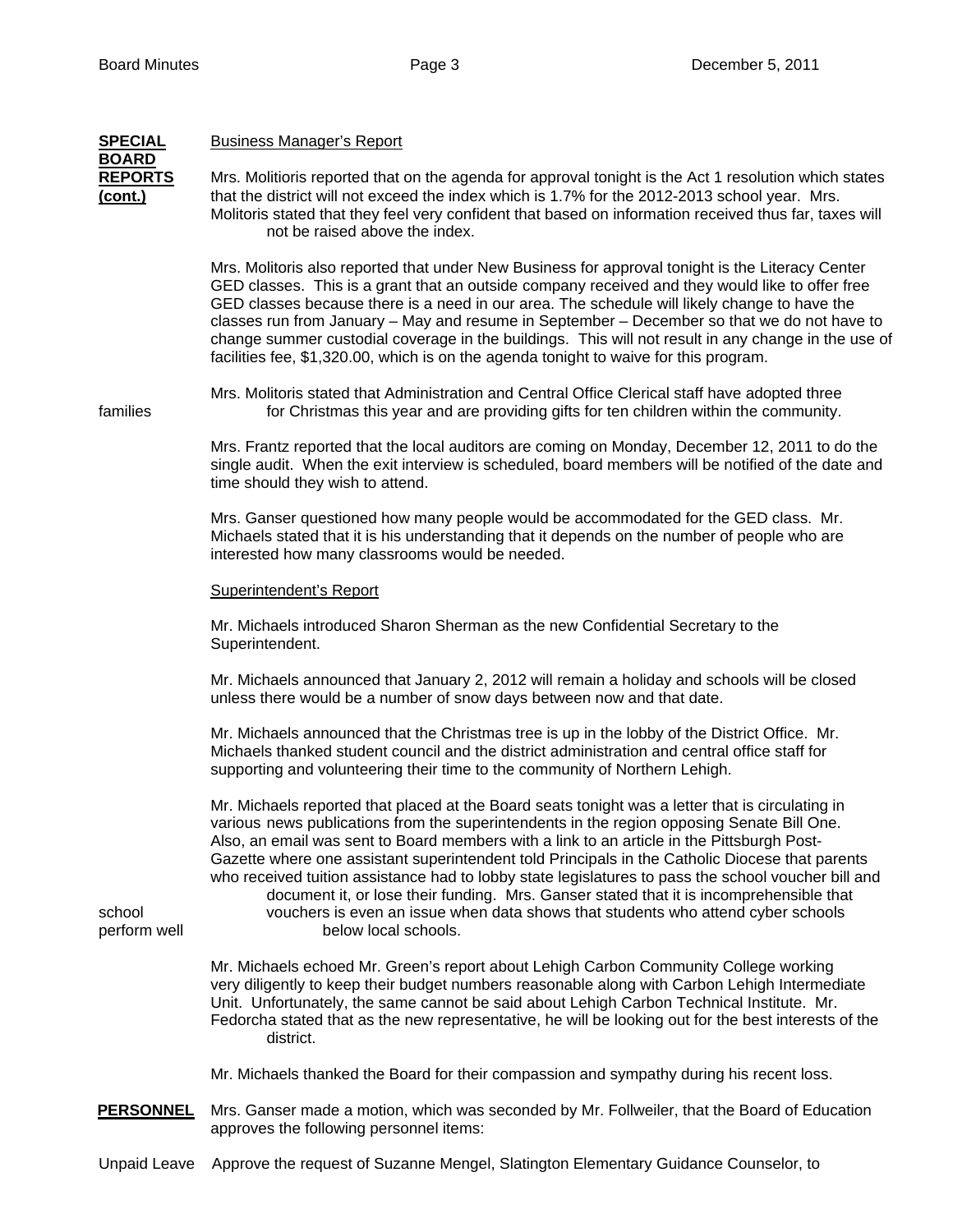of Absence take an unpaid leave of absence on February 6-7, 2012. She is requesting to use these two unpaid days in conjunction with two personal days on February 3 & 4, 2012 so she

**PERSONNEL** can attend a family function. Correspondence received from the Education Association **(cont)** states that this request will not be considered as precedent setting for future requests.

Senior High Approve to appoint Ellen Kiss as the Administrative Detention Supervisor in the Senior Administrative High School. She will work Tuesday and Thursday from 2:30 p.m. to 4:00 p.m throughout the 2011-2012 school year that warrants detention coverage. Salary will be Supervisor \$20.00 per hour worked. E. Kiss

Co-Curricular Andrew Arnold\* Assistant Wrestling Coach **Volunteers** 2011-2012 **\*Pending Verification of Missing Documents** Family Approve the request of employee #3380 to take a 12 week Family Medical Leave effective Medical January 3, 2012 for her own medical reasons. She will be using accumulated paid leave in Leave conjunction with the Family Medical Leave. Employee's intention is to return to their current

position upon medical release from their attending physician.

 Approve the request of employee #6776 to take a 12 week Family Medical Leave effective January 5, 2012 for her own medical reasons. She will be using accumulated sick days in conjunction with the Family Medical Leave. Employee's intention is to return to their current position upon medical release from their attending physician.

Substitute Approve the following substitute teachers for the 2011-2012 school year at the 2011-2012 Instructional substitute teacher rates as approved on the Supplementary Personnel Salary Schedule:

> Andrew Kern – Art Gerald Strubinger – Social Studies

Substitute Approve the following individual as substitute custodian for the 2011-2012 school year at Non-instruct- the 2011-2012 substitute rate as approved on the Supplementary Personnel Salary ional Schedule:

Jennifer Sheridan

 YEA: Mr. Distler, Mr. Fedorcha, Mr. Follweiler, Mrs. Ganser, Mr. Green, Mrs. Green, Mrs. Kulp, Mr. Williams, Mr. Hartman (9)

NAY: None (0)

**CONFER-** Mr. Fedorcha made a motion, which was seconded by Mrs. Ganser, that the Board of **ENCES** Education approves the following conference:

> Bryan Geist – 45<sup>th</sup> Pennsylvania State Athletic Directors Association Conference – March 21- 23, 2012 – Hershey Lodge, Hershey, PA – Registration: \$250.00, Lodging: \$321.90, Meals: \$25.00 – Total Approximate Cost: \$596.90 – Funding: Athletic Department Budget

 YEA: Mr. Distler, Mr. Fedorcha, Mr. Follweiler, Mrs. Ganser, Mr. Green, Mrs. Green, Mrs. Kulp, Mr. Williams, Mr. Hartman (9) NAY: None (0)

## **POLICY** Mr. Williams made a motion, which was seconded by Mrs. Ganser, that the Board of Education approves the following policy items:

## Board Policy Approve school board policy #103 plus attachments – Programs – Nondiscrimination in Second School and Classroom Practices, as presented after second reading. Reading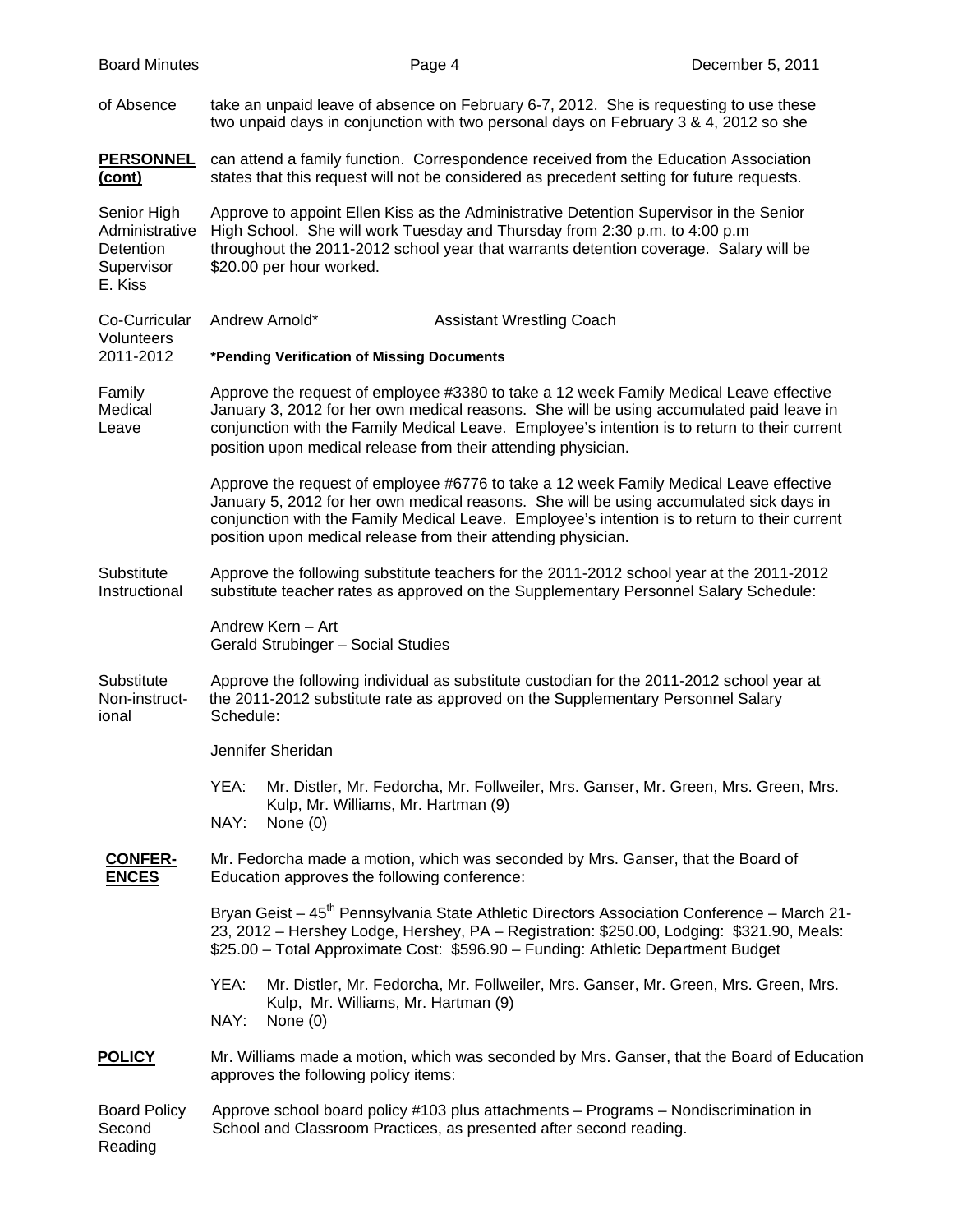| <b>Board Minutes</b>                                                                                                   | Page 5                                                                                                                                                                                                                                                                                                                                                                                                | December 5, 2011 |  |  |
|------------------------------------------------------------------------------------------------------------------------|-------------------------------------------------------------------------------------------------------------------------------------------------------------------------------------------------------------------------------------------------------------------------------------------------------------------------------------------------------------------------------------------------------|------------------|--|--|
| <b>Bulldog</b><br>Chess<br>Club                                                                                        | Approve the request of the Senior High School administration to create a Bulldog Chess<br>Club. This club will help students improve their cognitive abilities, promote logical thinking<br>and instill a sense of self confidence and self worth. The club will meet every Wednesday<br>from 2:15 - 3:30 p.m. through April. There will be no cost to the district to conduct this club.             |                  |  |  |
| <b>POLICY</b><br><u>(cont.)</u><br><b>Tech Wizards</b><br>Club                                                         | Approve the request of the Slatington Elementary administration to create a Slatington<br>Elementary Tech Wizards Club. This club will help students work with computer program<br>while enhancing their technology skills. The club will meet once a week from $3:00 - 4:00$<br>p.m. from January – April. There will be no cost to the district to conduct this club.                               |                  |  |  |
|                                                                                                                        | Mr. Distler, Mr. Fedorcha, Mr. Follweiler, Mrs. Ganser, Mr. Green, Mrs. Green,<br>YEA:<br>Mrs. Kulp, Mr. Williams, Mr. Hartman (9)<br>NAY:<br>None $(0)$                                                                                                                                                                                                                                              |                  |  |  |
| <b>NEW</b><br><b>BUSINESS</b><br><b>Literacy Center</b><br><b>GED Classes</b><br>Waive Use of<br><b>Facilities Fee</b> | Mr. Williams made a motion, which was seconded by Mr. Fedorcha, that the Board of Education<br>approve the following New Business item:                                                                                                                                                                                                                                                               |                  |  |  |
|                                                                                                                        | Authorize the Literacy Center of Allentown to conduct an Adult GED class two times per week<br>for 33 weeks for a total of 66 classes at the High School beginning in January 2012 -<br>September, 2012. Further approve District Administration to waive the use of facilities costs at<br>\$20.00 per session for a total of \$1,320.00. The only cost to the district is the use of<br>facilities. |                  |  |  |
|                                                                                                                        | YEA:<br>Mr. Distler, Mr. Fedorcha, Mr. Follweiler, Mrs. Ganser, Mr. Green, Mrs. Green, Mrs.<br>Kulp, Mr. Williams, Mr. Hartman (9)<br>NAY:<br>None $(0)$                                                                                                                                                                                                                                              |                  |  |  |
| <b>FINANCIAL</b><br>Education                                                                                          | Mrs. Kulp made a motion, which was seconded by Mrs. Ganser, that the Board of                                                                                                                                                                                                                                                                                                                         |                  |  |  |
|                                                                                                                        | approve the following financial items:                                                                                                                                                                                                                                                                                                                                                                |                  |  |  |
| Financial<br>Reports                                                                                                   | Approve the Following Financial Reports:<br>General Fund September, October and November<br>NLMS Student Activities Account months of September and October<br>NLHS Student Activities and Scholarship Acct months of September and October                                                                                                                                                           |                  |  |  |
|                                                                                                                        | Approve the Following List of Bills:<br>General Fund month of November & December<br>Cafeteria Fund month of November<br>Refreshment Stand month of November                                                                                                                                                                                                                                          |                  |  |  |
| Per Capita<br>Abatement/<br>Exoneration                                                                                | Approve abatement/exoneration requests of per capita taxes, for the residents that fall within<br>the guidelines, as presented.                                                                                                                                                                                                                                                                       |                  |  |  |
| Act 1 Tax Levy<br>Resolution<br>2012-2013                                                                              | <b>NORTHERN LEHIGH SCHOOL DISTRICT</b><br><b>BOARD OF DIRECTORS</b>                                                                                                                                                                                                                                                                                                                                   |                  |  |  |
|                                                                                                                        | <b>RESOLUTION</b>                                                                                                                                                                                                                                                                                                                                                                                     |                  |  |  |
|                                                                                                                        | <b>WHEREAS, on June 27, 2006, the Pennsylvania legislature passed Act 1 of Special</b><br>Session 2006, entitled the "Taxpayer Relief Act" (hereinafter "Act 1");                                                                                                                                                                                                                                     |                  |  |  |
|                                                                                                                        | <b>WHEREAS, Act 1 requires school districts to limit tax increases to the level set by an</b><br>inflation index unless the tax increase is approved by voters in a referendum or the                                                                                                                                                                                                                 |                  |  |  |

 school district obtains from the Department of Education or a court of common pleas certain referendum exceptions;

 **WHEREAS,** Act 1 does, however, allow a board of school directors to elect to adopt a resolution indicating that it will not raise the rate of any tax for the support of the public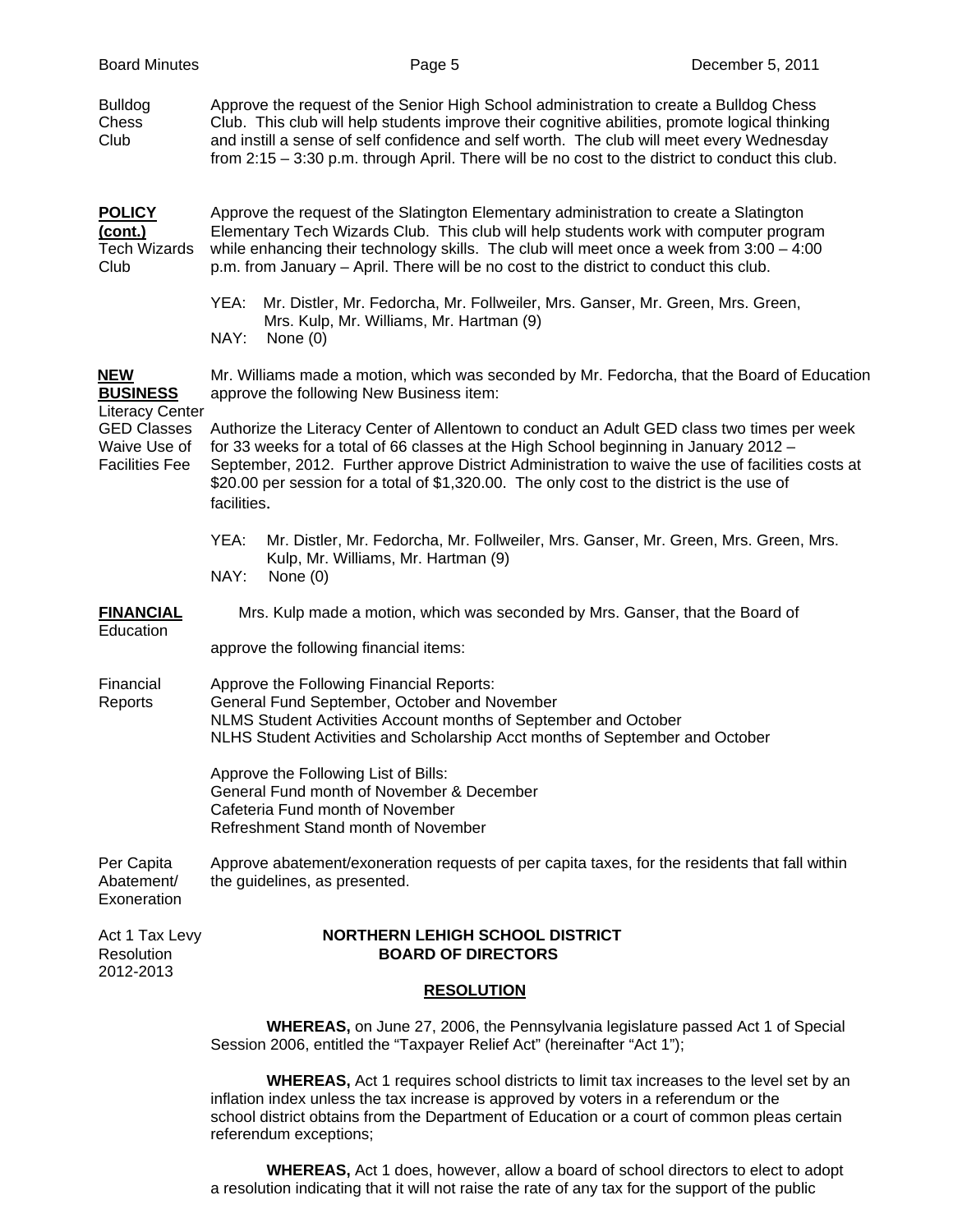schools for the following fiscal year by more than its index, provided this resolution must be adopted no later than 110 days prior to the date of the election immediately preceding the upcoming fiscal year;

| <b>FINANCIAL</b><br>fiscal year is (cont) | WHEREAS, the Northern Lehigh School District index for the 2012-2013<br>1.7%;                                                                                                                                                                                                                                                                                              |  |  |
|-------------------------------------------|----------------------------------------------------------------------------------------------------------------------------------------------------------------------------------------------------------------------------------------------------------------------------------------------------------------------------------------------------------------------------|--|--|
| Lehigh School                             | <b>WHEREAS, the Northern Lehigh School District Board of Directors has made the</b><br>decision that it shall not raise the rate of any tax for the support of the Northern<br>District for the 2012-2013 fiscal year by more than its index.                                                                                                                              |  |  |
|                                           | <b>AND NOW, on this <math>\underline{\hspace{1cm}} 5^{\text{th}}</math></b> day of <u>December</u> , 2011, it is hereby <b>RESOLVED</b> by the<br>Northern Lehigh School District (hereinafter "District") Board of Directors (hereinafter<br>"Board") the following:                                                                                                      |  |  |
|                                           | The Board certifies that it will not increase any school district tax for the 2012-2013<br>1.<br>school year at a rate that exceeds the index as calculated by the Pennsylvania<br>Department of Education.                                                                                                                                                                |  |  |
|                                           | 2.<br>The Board certifies that it will comply with the procedures set forth in Section 687, of the<br>Pennsylvania Public School Code (hereinafter "School Code"), 24 P.S. §6-687, for the<br>adoption of its proposed and final budget.                                                                                                                                   |  |  |
|                                           | The Board certifies that increasing any tax at a rate less than or equal to the index will<br>3.<br>be sufficient to balance its final budget of the 2012-2013 fiscal year.                                                                                                                                                                                                |  |  |
|                                           | The Administration of the District will submit the District's information on a proposed<br>4.<br>increase in the rate of a tax levied for the support of the District to the Pennsylvania<br>Department of Education on the uniform form prepared by the Pennsylvania<br>Department of Education no later than five days after the Board's adoption of this<br>Resolution. |  |  |
| 5.                                        | The Administration of the District will send a copy of this Resolution to the Pennsylvania<br>Department of Education no later than five days after the Board's adoption of this<br>Resolution.                                                                                                                                                                            |  |  |
|                                           | 6.<br>The Board understands and agrees that by passing this Resolution it is not eligible to<br>seek referendum exceptions under Section 333(f) of Act 1 and is not eligible to request<br>approval from the voters through a referendum to increase a tax rate by more than the<br>index as established for the 2012-2013 fiscal year.                                    |  |  |
|                                           | 7.<br>Once this Resolution is passed, the Administration of the District is not required to<br>comply with the preliminary budget requirements set forth in paragraphs (a) and (c) of<br>Section 311 of Act 1. Provided, however:                                                                                                                                          |  |  |
|                                           | (a) The Board understands and agrees that, upon receipt of the information<br>submitted by the District as set forth in paragraphs 4 and 5 above, the<br>Pennsylvania Department of Education shall compare the District's<br>proposed percentage increase in the rate of the tax with the index.                                                                          |  |  |
|                                           | (b) Within ten days of the receipt of this information, the Pennsylvania Department of<br>Education shall inform the District whether its proposed tax rate increase is less<br>than or equal to the index.                                                                                                                                                                |  |  |
|                                           | (c) If the Pennsylvania Department of Education determines that the District's<br>proposed increase in the rate of the District's tax exceeds the index, the District is<br>subject to the preliminary budget requirements as set forth in paragraph (a) and<br>(c) of Section 311 of Act 1.                                                                               |  |  |

- YEA: Mr. Distler, Mr. Fedorcha, Mr. Follweiler, Mrs. Ganser, Mr. Green, Mrs. Green, Mrs. Kulp, Mr. Williams, Mr. Hartman (9)
- NAY: None (0)